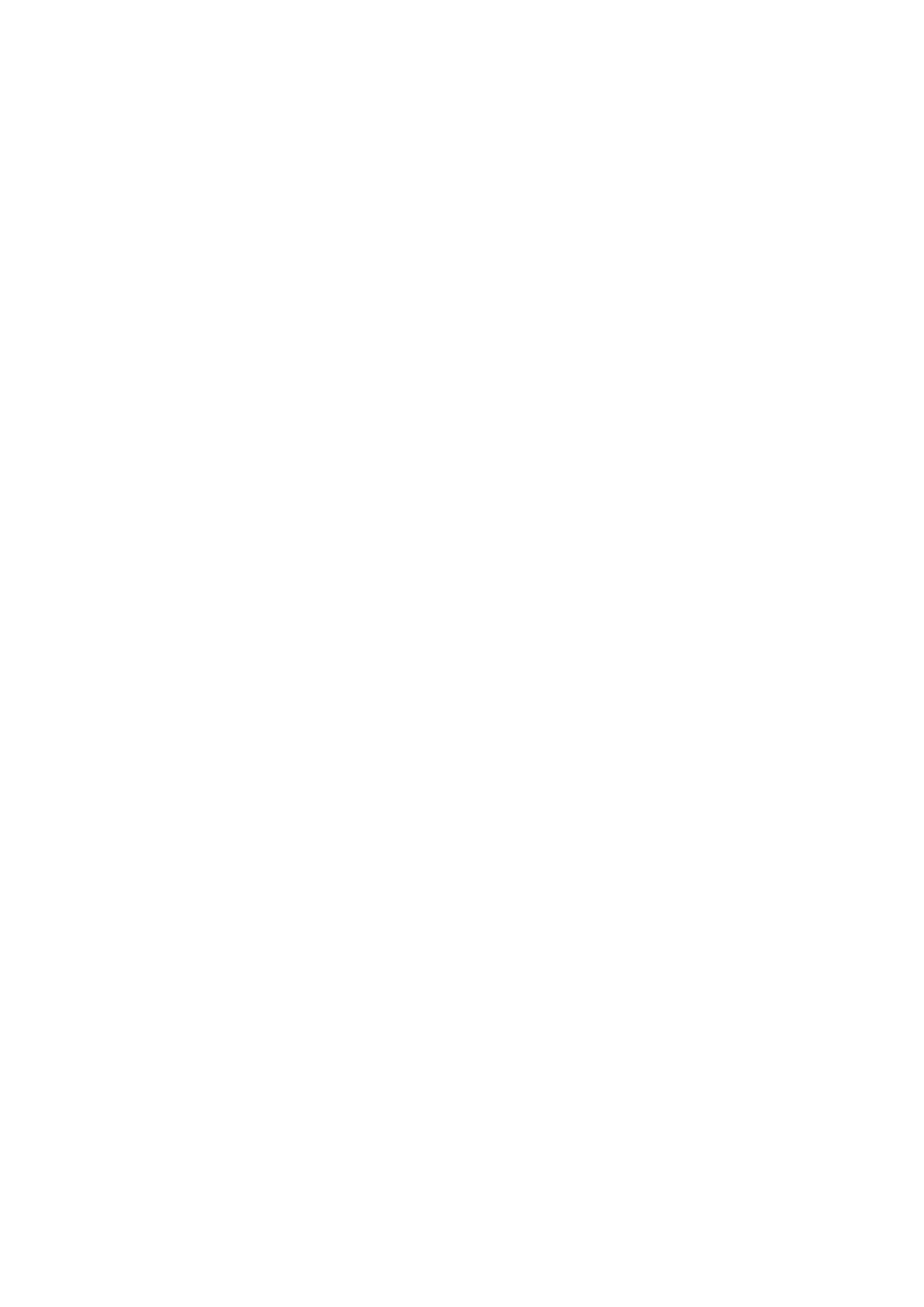

P280: Wear protectiÀ gloves/protection clothing/eye protection/face protection P302 + P352: IF ON SKIN: Wash with plenty of water P333 + P313: If skin irritation or rash occurs: Get medical advice/attention P501: Dispose of contents/container to approved containers

Labeding According to EU Guidelines

Xi: Irritant

# **SECTION 3: INGREDIENT INFORMATION**

Chemical Identification**:** Solid plastic slow-release deodorizing preparation in the form of a molded urinal screen. It is made from pigmented thermoplastic impregnated with a fragrance composition and coloµ to represent the fragrance. For institutional use only. Form/Shape: Screen weighs approximately 52g in the form of a circle with open slots and protrusions on 2 sides

(6" diameter approximately)

CAS Number: Not applicable since the product is a preparation.

EINECS/ELINCS #: Not applicable since the product is a preparation.

The product is a complex mixture of substances of which the following have been classified as presenting a health or environmental hazard or as having an occupational

exposure limit within the meaning of the Directive 67/548/EEC or 1999/45/EC

|            |                |           |                                     | <b>Hazard Classification</b> |    |                     |                          |
|------------|----------------|-----------|-------------------------------------|------------------------------|----|---------------------|--------------------------|
| Level (%)  | CAS Nr         | EC Nr     | Substance                           | (Dir. 67/548/CE)             |    | (Reg. CE 1272/2008) |                          |
| 60-80%     | 24937-78-8     |           | ETHYLENE-VINYL ACETATE              |                              |    |                     |                          |
|            |                |           | <b>COPOLYMER</b>                    |                              |    |                     |                          |
| 5-10%      | 88-41-5        | 201-828-7 | 2-tert-Butylcyclohexyl acetate      | R51/53                       | N  | H411                | <b>Aquatic Chronic 2</b> |
| $3 - 6%$   | 104-55-2       | 203-213-9 | 2-PROPENAL, 3-PHENYL-               | R21                          | Xn | H312                | Acute Tox. 4             |
|            |                |           |                                     | <b>R38</b>                   |    | H315                | Skin Irrit 2             |
|            |                |           |                                     | R43                          |    | H317                | Skin Sens 1              |
| $0.3 - 3%$ | $104 - 67 - 6$ | 203-225-4 | 2(3H)-FURANONE, 5-                  | R51/53                       | N  | H411                | <b>Aquatic Chronic 2</b> |
|            |                |           | <b>HEPTYLDIHYDROXY-</b>             |                              |    |                     |                          |
| $0.3 - 3%$ | 101-39-3       | 202-938-8 | 2-PROPENAL, 2-METHYL-3-PHENYL-R43   |                              |    | H317                | Skin Sens. 1             |
| $0.3 - 3%$ | 101-84-8       | 202-981-2 | BENZENE, 1,1'-OXYBIS-               | R51/53                       | N  | H411                | <b>Aquatic Chronic 2</b> |
| $0.3 - 3%$ | 120-51-4       | 204-402-9 | <b>BENZYL BENZOATE</b>              | R22                          | Xn | H302                | Acute Tox. 4             |
|            |                |           |                                     | R51/53                       | N  | H411                | <b>Aquatic Chronic 2</b> |
| $0.3 - 3%$ | 1222-05-5      | 214-946-9 | CYCLOPENTA{G}-2-BENZOPYRAN,         | R50/53                       | N  | H400                | Aquatic Acute 1          |
|            |                |           | 1,3,4,6,7,8-HEXAHYDRO-4,6,6,7,8,8-  |                              |    | H410                | Aquatic Chronic 1        |
|            |                |           | <b>HEXAMETHYL-</b>                  |                              |    |                     |                          |
| $0.3 - 3%$ | 97-53-0        | 202-589-1 | Eugenol                             | R36                          | Xi | H319                | Eye Irrit. 2             |
| $0.3 - 3%$ | 105-53-3       | 203-305-9 | PROPANDIOIC ACID, DIETHYL ESTER R43 |                              |    | H317                | Skin Sens. 1B            |
| < 0.3%     | 91-64-5        | 202-086-7 | 2H-1-BENZOPYRAN-2-ONE               |                              |    | H317                | Skin Sens. 1             |
| < 0.3%     | 121-33-5       | 204-465-2 | BENZALDEHYDE, 4-HYDROXY-3-          | <b>R38</b>                   |    | H315                | Skin Irrit 2             |
|            |                |           | <b>METHOXY-</b>                     | R43                          |    | H317                | Skin Sens. 1             |
| < 0.3%     | 8000-34-8      | 284-638-7 | OILS, CLOVE                         | R43                          |    | H317                | Skin Sens. 1             |
|            |                |           |                                     |                              |    |                     |                          |

\*Exact percentage and chemical identity has been withheld as a trade secret.

## **SECTION 4: FIRST AID MEASURES**

General: No specific acute effects or symptoms are known.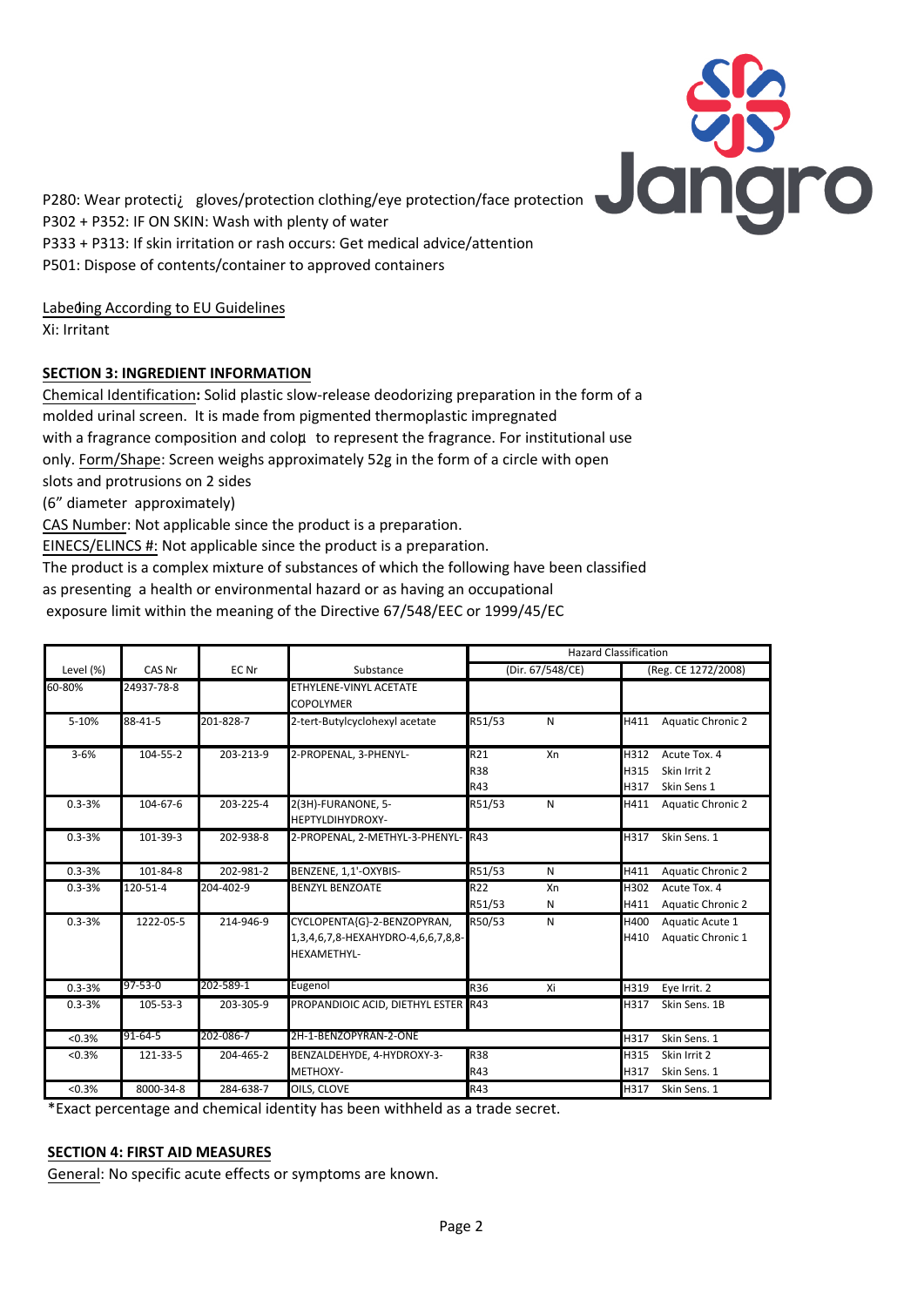

Inhalation: No acute effects expected. If person is feeling unwell, remove to fresh air.

Ingestion: Possibility of ingestion limited due to product form and difficulty to chew and ingest. In the event of ingestion, rinse mouth thoroughly with water.

Skin: Wash off with soap and water.

Eyes: Possibility of eye contact limited. In the event, wash thoroughly with water or approved eyewash.

# **SECTION 5: FIRE FIGHTING MEASURES**

Extinguishing Media: Use extinguishing media appropriate for the surrounding fire. Water spray, fog or mist. Dry chemicals, sand etc.

Exposure Hazards **:** Thermal decomposition or burning may release a variety of products ranging from simple hydrocarbons to toxic/irritating gases including carbon monoxide and carbon dioxide. Full protective clothing should be worn before a confined fire space is entered. Self-contained breathing apparatus should be worn.

## **SECTION 6: ACCIDENTAL RELEASE MEASURES**

No special requirements for accidental release required. Apply good housekeeping practices.

## **SECTION 7: HANDLING AND STORAGE**

Usage Precautions: Follow normal good-housekeeping practices. Keep away from direct flames. Avoid direct prolonged contact with painted , stained or varnished surfaces. Storage Precautions: Keep in cool, dry conditions in original containers at no more than 30°C

# **SECTION 8: EXPOSURE CONTROL AND PERSONAL PROTECTION**

Occupational Exposure limit: Not Established Respiratory Protection: None required under normal usage Protection: Although unexpected, avoid prolonged skin contact. Use chemically resistant gloves as needed. Eye Protection: None required

## **SECTION 9: PHYSICAL AND CHEMICAL PROPERTIES**

Appearance**:** Thermoplastic urinal screen infused with fragrance oil. Odour: Spiced Apple Odour Threshold: Not determined Colour: Red pH value: Not determined/applicable Melting Pt: Estimated 60°C Boiling Pt: Not applicable. Flash pt: Not applicable. Evaporation Rate: Not applicable. Flammability: Not determined/applicable UEL: Not determined LEL: Not determined Vapour Pressure: Not determined/applicable Vapour Density: Not determined/applicable Relative Density: Not determined Solubility in water: Insoluble. Partition Coefficient: Not determined Auto-ignition Temperature: Not applicable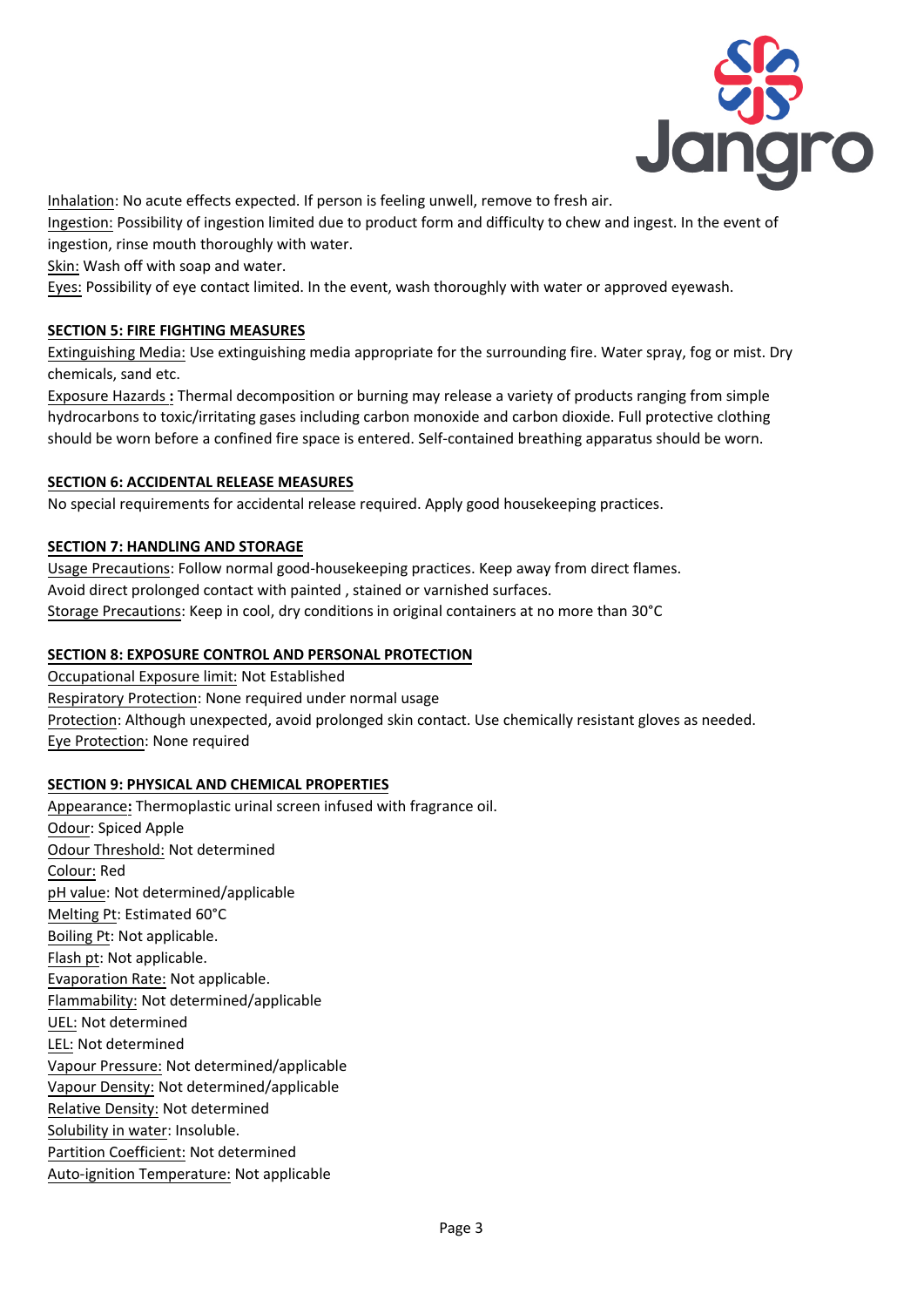

Decomposition Temperature: Not determined/applicable

## **SECTION 10: STABILITY AND REACTIVITY**

Stability**:** Normally stable. Conditions to avoid: Avoid extreme heat and naked flames. Materials to avoid: Strong oxidizing agents. Decomposition Products: None under normal storage conditions.

## **SECTION 11: TOXICOLOGICAL INFORMATION**

Acute Effects: Ingredients include a small quantity of volatile fragrance chemicals which may contain small amounts of substances that are harmful if swallowed and/or irritating to the eyes and skin.

Chronic Effects: None are known.

Health Risks:

INHALATION: Prolonged exposure to volatile ingredients is unlikely to cause irritation or other adverse health effects. INGESTION: No practical risk of adverse health effects.

SKIN CONTACT: No practical risk of adverse health effects.

EYE CONTACT: No practical risk of adverse health effects.

### **SECTION 12: ECOLOGICAL INFORMATION**

No specific information has been established regarding the product. However according to the conventional method of Directive 99/45/EC the product is classified as harmful to aquatic organisms, or causing long-term effects in the aquatic environment. Ecotoxicity: N/A

Persistence and Degradability: N/A Bioaccumulative Potential: N/A Mobility in Soil: N/A Other Adverse Effects: N/A

### **SECTION 13: DISPOSAL CONSIDERATIONS**

Dispose of in accordance with Local Authority requirements e.g., for used product, as household waste

### **SECTION 14: TRANSPORT INFORMATION**

Product is not regulated as hazardous DOT Classifications: Non Hazardous UN-Number: N/A UN Proper Shipping Name: N/A Transport Hazard Class: N/A Packing group: N/A Marine Pollutant: N/A Special Precautions with Transport: N/A

### **SECTION 15: REGULATORY INFORMATION**

Classification, Packaging and Labeling according to Directive 99/45/EC Signal word: WARNING

Pictograms: Exclamation mark